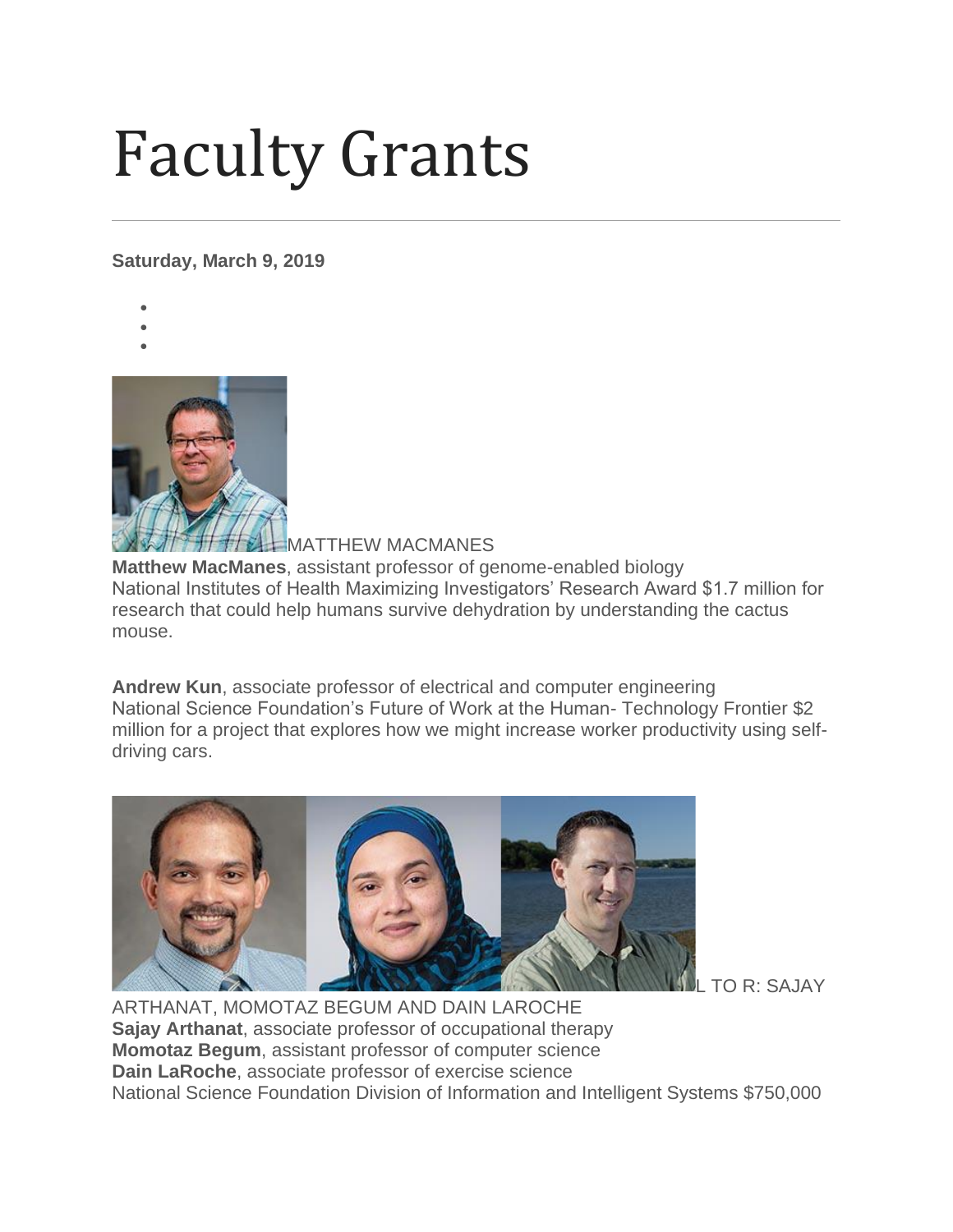for an interdisciplinary project that could lead to intelligent robots for therapeutic exercise training.

**Lisa Jones**, research associate professor of psychology in the Crimes Against Children Research Center Department of Justice \$800,000 to lead a national effort to gather data on hate crimes.



PAULA MOUSER

**Paula Mouser**, associate professor of civil and environmental engineering Department of Energy EPSCoR (Established Program to Stimulate Competitive Research) \$740,000 to study organisms introduced below the Earth's surface by hydraulic fracturing and their effect on equipment and gas.

**Katie Edwards**, associate professor of psychology and women's studies Prevention Innovations Research Center National Science Foundation \$420,000 to undertake the largest study ever on intimate partner violence among lesbian, gay, bisexual and other sexual minority college students.



KABRIA BAUMGARTNER

**Kabria Baumgartner**, assistant professor of American studies National Park Service and Organization of American Historians \$100,000 in support of public humanities project on African Americans in Essex County, Mass.

## **UNH Institute for Health Policy and Practice and Department of Nursing**

U.S. Department of Health and Human Services' Substance Abuse and Mental Health Services Administration \$450,000 to train nurse practitioners to address opioid addiction in New Hampshire.